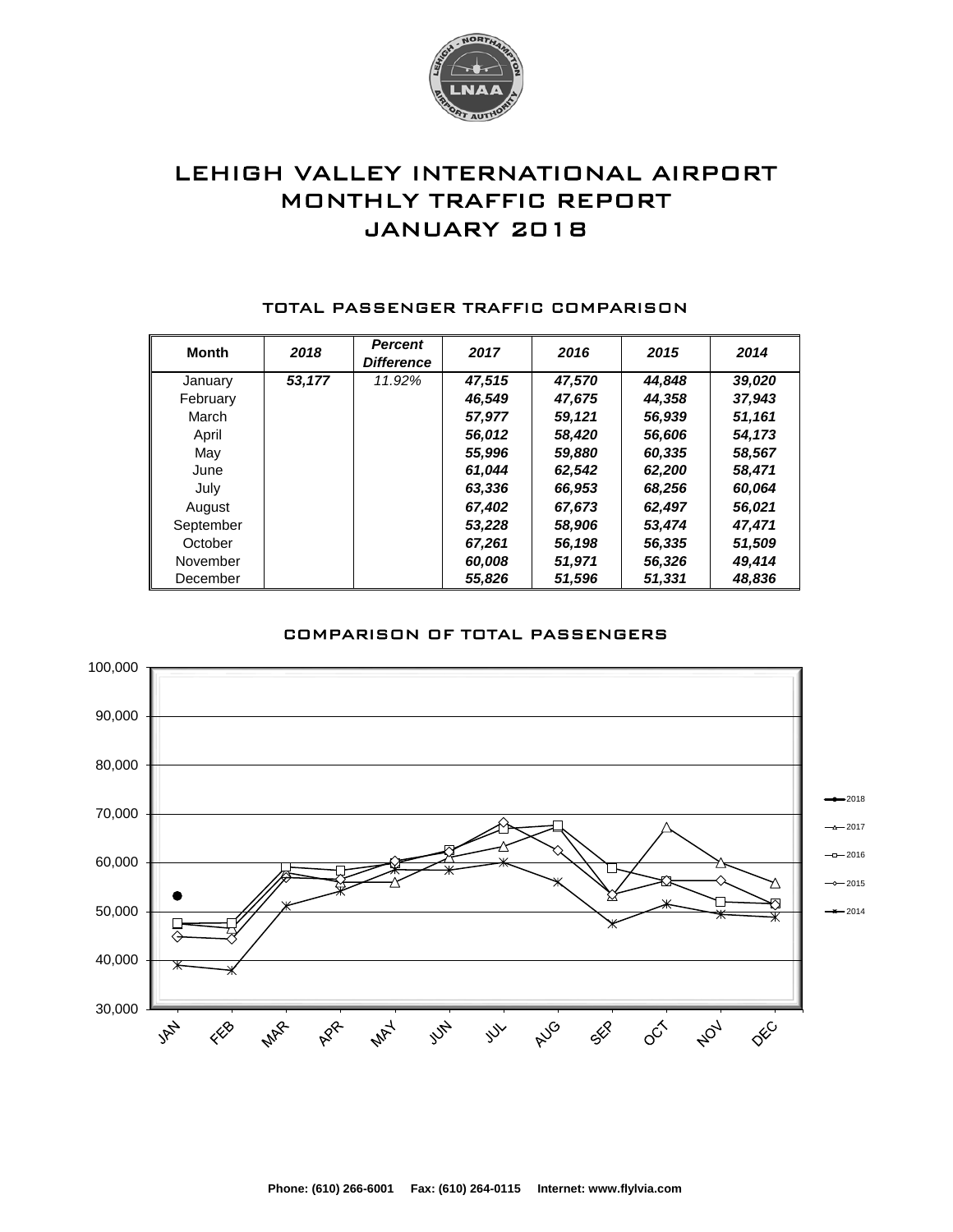## LEHIGH VALLEY INTERNATIONAL AIRPORT (ABE) MONTHLY TRAFFIC REPORT JANUARY 2018

|                                         |                         |            | <b>JANUARY</b> |                 |                   |            | YEAR-TO-DATE |                 |                   |
|-----------------------------------------|-------------------------|------------|----------------|-----------------|-------------------|------------|--------------|-----------------|-------------------|
|                                         |                         |            |                | <b>Increase</b> | Percent           |            |              | <b>Increase</b> | <b>Percent</b>    |
|                                         |                         | 2018       | 2017           | (Decrease)      | <b>Difference</b> | 2018       | 2017         | (Decrease)      | <b>Difference</b> |
| <b>MAJOR AIRLINES:</b><br>Passengers    |                         |            |                |                 |                   |            |              |                 |                   |
|                                         | Enplaned                | 2,522      | 2,073          | 449             | 21.66%            | 2,522      | 2,073        | 449             | 21.66%            |
|                                         | Deplaned                | 2,102      | 1,753          | 349             | 19.91%            | 2,102      | 1,753        | 349             | 19.91%            |
|                                         | Sub-total               | 4,624      | 3,826          | 798             | 20.86%            | 4,624      | 3,826        | 798             | 20.86%            |
| <b>REGIONAL AIRLINES:</b><br>Passengers |                         |            |                |                 |                   |            |              |                 |                   |
|                                         | Enplaned                | 24,461     | 22,170         | 2,291           | 10.33%            | 24,461     | 22,170       | 2,291           | 10.33%            |
|                                         | Deplaned                | 24,092     | 21,519         | 2,573           | 11.96%            | 24,092     | 21,519       | 2,573           | 11.96%            |
|                                         | Sub-total               | 48,553     | 43,689         | 4,864           | 11.13%            | 48,553     | 43,689       | 4,864           | 11.13%            |
|                                         | <b>TOTAL PASSENGERS</b> | 53,177     | 47,515         | 5,662           | 11.92%            | 53,177     | 47,515       | 5,662           | 11.92%            |
|                                         |                         |            |                |                 |                   |            |              |                 |                   |
| CARGO:                                  | Enplaned                | 8,257,948  | 9,386,049      | (1, 128, 101)   | $-12.02\%$        | 8,257,948  | 9,386,049    | (1, 128, 101)   | $-12.02%$         |
|                                         | Deplaned                | 8.464.529  | 9,439,882      | (975, 353)      | $-10.33%$         | 8,464,529  | 9.439.882    | (975, 353)      | $-10.33%$         |
| <b>TOTAL CARGO</b>                      |                         | 16,722,477 | 18,825,931     | (2,103,454)     | $-11.17%$         | 16,722,477 | 18,825,931   | (2, 103, 454)   | $-11.17%$         |
| <b>CUSTOMS:</b>                         | Entries                 | 18         | 10             | 8               | 80.00%            | 18         | 10           | 8               | 80.00%            |

### MONTHLY AIRCRAFT ACTIVITY

The FEDERAL AVIATION ADMINISTRATION AIR TRAFFIC CONTROL TOWER at LVIA recorded the following aircraft take-offs and landings for the month:

 $\overline{\phantom{0}}$ 

|                          | <b>JANUARY</b> |       |                 |                   |  | YEAR-TO-DATE |       |                 |                   |  |  |
|--------------------------|----------------|-------|-----------------|-------------------|--|--------------|-------|-----------------|-------------------|--|--|
|                          |                |       | <b>Increase</b> | Percent           |  |              |       | <b>Increase</b> | Percent           |  |  |
|                          | 2018           | 2017  | (Decrease)      | <b>Difference</b> |  | 2018         | 2017  | (Decrease)      | <b>Difference</b> |  |  |
| <b>Major Airlines</b>    | 808            | 765   | 43              | $5.62\%$          |  | 808          | 765   | 43              | $5.62\%$          |  |  |
| <b>Regional Airlines</b> | 710            | 727   | (17)            | $-2.34\%$         |  | 710          | 727   | (17)            | $-2.34\%$         |  |  |
| <b>General Aviation</b>  | .632           | 1,544 | 88              | 5.70%I            |  | 1,632        | 1,544 | 88              | 5.70%             |  |  |
| Military                 | 75             | 29    | 46              | 158.62%           |  | 75           | 29    | 46              | 158.62%           |  |  |
| <b>Total Itinerant</b>   | 3,225          | 3,065 | 160             | $5.22\%$          |  | 3,225        | 3.065 | 160             | $5.22\%$          |  |  |
| <b>Total Local</b>       | 2,060          | 1,998 | 62              | 3.10%             |  | 2,060        | 1,998 | 62              | $3.10\%$          |  |  |
| <b>TOTAL OPERATIONS</b>  | 5,285          | 5,063 | 222             | 4.38%             |  | 5,285        | 5,063 | 222             | 4.38%             |  |  |